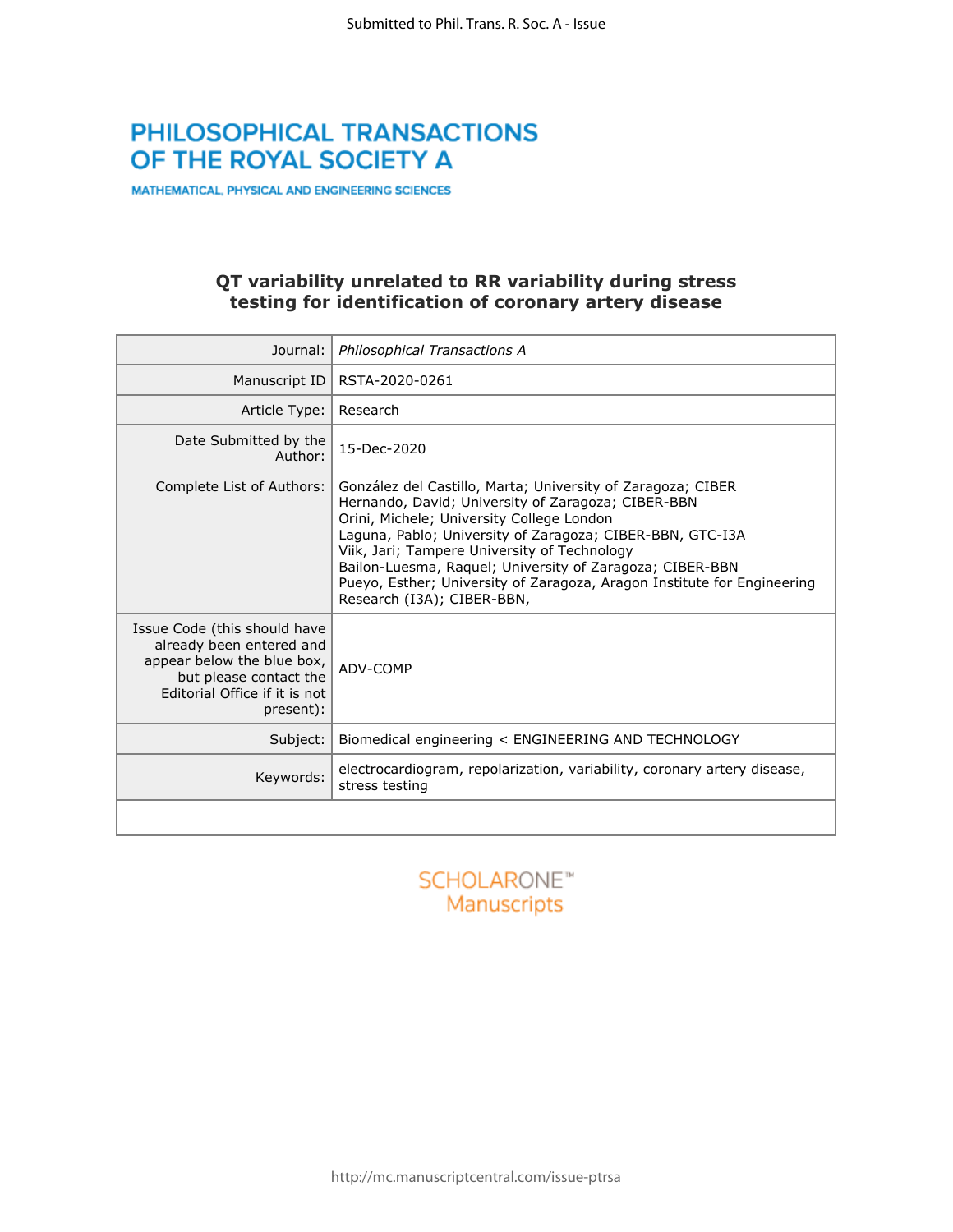$\mathbf{1}$  $\overline{2}$  $\overline{3}$  $\overline{4}$ 5 6  $\overline{7}$ 8 q

### **Author-supplied statements**

Relevant information will appear here if provided.

### *Ethics*

*Does your article include research that required ethical approval or permits?:* Yes

### *Statement (if applicable):*

The study protocol was approved by the Ethical Committee ofthe Hospital District of Pirkanmaa, Finland, and all patients gave informed consent prior to theinterview and measurements as stipulated in the Declaration of Helsinki.

### *Data*

For that data, code and materials supporting yiersent new data?:<br>
The data supporting the findings of this study are data supporting the findings of this study are<br>
only the findings of this study are<br>
only the findings of *It is a condition of publication that data, code and materials supporting your paper are made publicly available. Does your paper present new data?:* Yes

*Statement (if applicable):*

The authors confirm that the data supporting the findings of this study are available within its supplementary materials.

### *Conflict of interest*

I/We declare we have no competing interests

*Statement (if applicable):* CUST\_STATE\_CONFLICT :No data available.

### *Authors' contributions*

This paper has multiple authors and our individual contributions were as below

### *Statement (if applicable):*

MG carried out data and statistical analysis and drafted the manuscript.

David Hernando participated in data and statistical analysis and helped draft the manuscript. Michele Orini participated in the design of the study and in data analysis and revised the manuscript critically for important intellectual content.

Jari Viik participated in the design of the study and acquisition of data and revised the manuscript critically for important intellectual content.

Pablo Laguna participated in the design of the study and critically revised the manuscript. Raquel Bail $\tilde{A}^3$ n and Esther Pueyo conceived and coordinated the study and critically reviewed the manuscript.

All authors gave final approval for publication and agree to be held accountable for the work performed therein.

59 60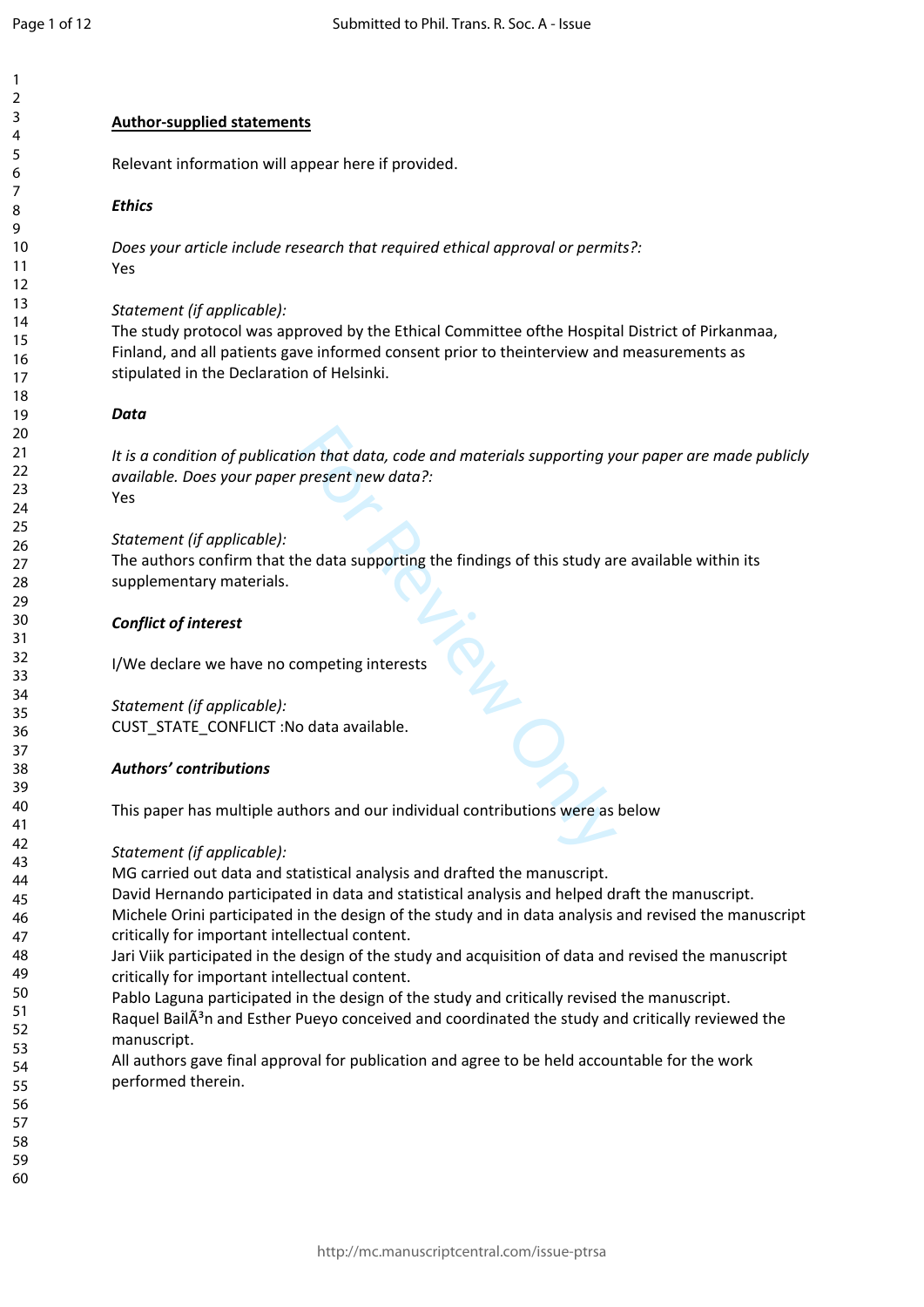# **PHILOSOPHICAL TRANSACTIONS A**

### rsta.royalsocietypublishing.org



Article submitted to journal

### **Subject Areas:**

Research

Biomedical Engineering

#### **Keywords:**

electrocardiogram, repolarization, variability, coronary artery disease, stress testing

### **Author for correspondence:**

Marta González del Castillo email: gdc.s.marta@gmail.com

THE ROYAL SOCIETY

**PUBLISHING** 

# Analysis of QT variability unrelated to RR variability during stress testing for the identification of coronary

# artery disease

, Michele Orini $^3$ , Pablo Laguna $^{1,2}$ , Jari Viik $^4$ , and Raquel Bailón†, Esther Pueyo†<sup>1,2</sup>

<sup>1</sup> Aragón Institute for Engineering Research, University of Zaragoza, IIS Aragón <sup>2</sup>CIBER-BBN, Spain <sup>3</sup>University College London <sup>4</sup>Tampere University of Technology

† These authors have contributed equally to this work as senior authors

<sup>4</sup>Tampere University of Techno<br>  $\frac{1}{t}$  These authors have contributed eq<br>
authors<br>
authors<br>
authors<br> **Stress test ECG analysis is v**<br>
artery disease (CAD) diagno<br>
accuracy. Alterations in aut<br>
cardiac electrical activ Stress test ECG analysis is widely used for coronary artery disease (CAD) diagnosis despite its limited accuracy. Alterations in autonomic modulation of cardiac electrical activity have been reported in CAD patients during acute ischemia. We hypothesized that those alterations could be reflected in changes in ventricular repolarization dynamics during stress test that could be measured through QT interval variability (QTV). However, QTV is largely dependent on RR interval variability (RRV), which might hinder intrinsic ventricular repolarization dynamics. In this study, we investigated whether low-frequency (LF) oscillations of QTV unrelated to RRV during stress testing can be used for CAD identification. Power spectral density of QTV unrelated to RRV was obtained based on time-frequency coherence estimation. Instantaneous LF power of QTV and QTV unrelated to RRV were obtained. LF power of QTV unrelated to RRV normalized by LF power of QTV was also studied. Stress test ECG of 100 patients were analyzed. Patients referred to coronary angiography were classified into nonCAD or CAD group. LF oscillations in QTV did not show significant differences between CAD and nonCAD groups. However, LF oscillations in QTV unrelated to RRV were significantly higher in the CAD group as compared to the nonCAD group when measured during the first phases of exercise and last phases of recovery. ROC analysis of these indices revealed AUC values ranging from 61 to 73%. Binomial logistic regression analysis revealed LF power of QTV unrelated to RRV, both during the first phase of exercise and last phase of re- $\circled{c}$  The Author(s) Published by the Royal Society. All rights reserved.

this study highlights the importance of removing the influence of RRV when measuring QTV during stress testing for CAD identification and supports the added value of LF oscillations of QTV unrelated to RRV to **EXAD FROM FROM FROM FROM SOCIETS ANDER FROM THE SET CAD identified to exercise** this study highlights the importance of removing influence of RRV when measuring QTV during s testing for CAD identification and supports the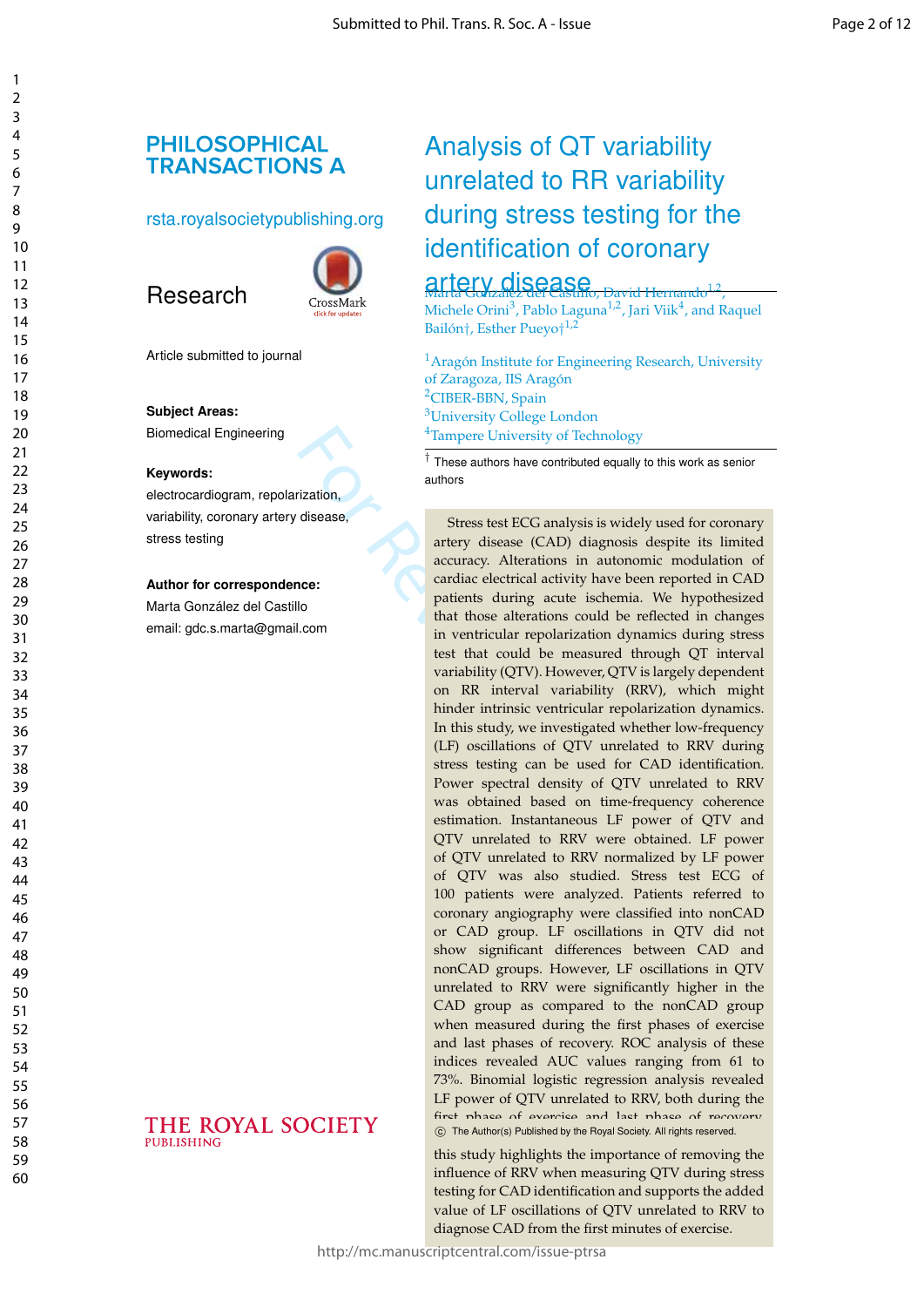$\mathbf{1}$  $\overline{2}$  $\overline{3}$  $\overline{4}$ 5 6  $\overline{7}$ 8

 $\mathsf q$ 

### 1. Introduction

Coronary artery disease (CAD) represents the first cause of death worldwide [ 1]. Stress testing is the most commonly used method for CAD diagnosis prior to coronary angiography due to its non-invasive nature and the fact of being non-expensive. Nevertheless, the accuracy of conventional stress test ECG, mainly based on the analysis of the ST segment, is limited, presenting low sensitivity and specificity [ 2 – 5]. ECG markers quantifying information from other ECG waveforms and time intervals could increase the accuracy of stress testing and provide valuable prognostic information.

for HRV has been demonstrated in ambulatory EG ischemia, which has been associated with greater sy (LF) oscillations in the ECG T wave vector, measured (LF) oscillations in the ECG T wave vector, measured (LF) oscillations Altered autonomic function has been associated with CAD progression and increased mortality [ 6 , 7], probably due to increased sympathetic nervous system modulation, as suggested by heart rate variability (HRV) measurements [8–11]. These changes in autonomic modulation in CAD patients have effects not only at the level of the sinoatrial node activity, as reflected by HRV, but also at the level of ventricular repolarization activity. An increase in QT variability (QTV) compensated for HRV has been demonstrated in ambulatory ECG recordings of CAD patients during acute ischemia, which has been associated with greater sympathetic modulation [12]. Low-frequency (LF) oscillations in the ECG T wave vector, measured by the so-called periodic repolarization dynamics and postulated to be related to sympathetic LF oscillations, have been shown to predict mortality in coronary artery disease and after myocardial infarction [13–15]. Clinical, experimental and theoretical studies have provided insight into potential mechanisms underlying the relationship between enhanced LF repolarization variability and all-cause mortality, in general, and arrhythmic mortality, in particular [16 –18]. However, the value of LF oscillations of repolarization, quantified as independent of HRV, has not yet been demonstrated to diagnose CAD from stress test ECG. Different ECG markers have been proposed in the literature to non-invasively quantify repolarization variability, being beat-to-beat QT interval variability (QTV) the most widely studied, associated with sympathetic ventricular outflow and a marker of cardiovascular risk [19]. However, QTV largely depends on RR interval variability (RRV). Using time-frequency representations, QTV can be instantaneously decomposed into a component related to RRV and a component unrelated to RRV, which is thought to represent intrinsic ventricular repolarization variability [20 ,21].

In this study, we tested the hypothesis that LF oscillations of QTV unrelated to RRV during stress testing can be used for CAD identification. We measured the magnitude of those oscillations during both the exercise and recovery phases and we compared them between patients with and without CAD. ROC analysis was performed to assess sensitivity and specificity of repolarization variability-based detection of CAD. Logistic regression analysis served to confirm variability markers evaluated at different phases during the stress testing as independent predictors of CAD.

### 2. Materials and Methods

### (a) Study population

The electrocardiogram (ECG) of 100 patients referred for stress testing at Tampere University Hospital was analyzed. Continuous ECG was recorded at 500 Hz with CardioSoft exercise ECG system (Version 4.14, GE Health care, Freiburg, Germany) using the Mason-Likar modification of the standard 12-lead system. The study protocol was approved by the Ethical Committee of the Hospital District of Pirkanmaa, Finland, and all patients gave informed consent prior to the interview and measurements as stipulated in the Declaration of Helsinki.

Patients underwent a maximal exercise test on a bicycle ergometer, starting at an initial workload of 20 to 30 W, which increased stepwise by 10 to 30 W each minute. Patients with positive stress testing underwent coronary angiography within 180 days of stress testing.

Patients were classified in the following groups. A low-risk group was defined based on detailed patient information and stress testing symptoms. Any patient undergoing angiography . . . . . . . . . . . . . . . . . . . . . . . . . . . . . . . . . . . . . . . . . . . . . . . . . . . . . . . . . . . . . . . . . .

**2**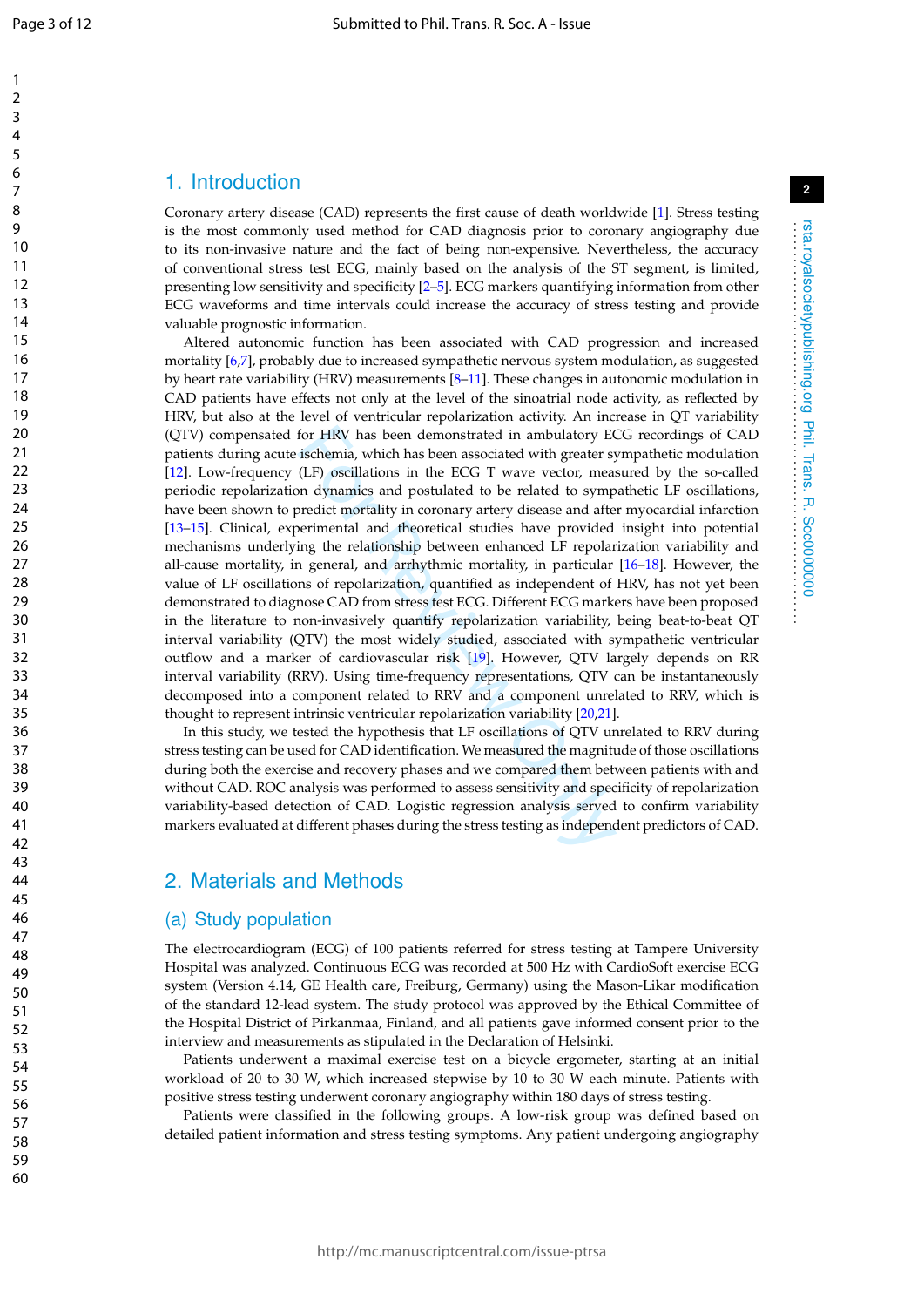**Table 1.** Patient groups analyzed in the study.

| no angiography | angiography      |            |         |  |
|----------------|------------------|------------|---------|--|
|                | ${<}50\%$        | $50 - 75%$ | $>75\%$ |  |
| low-risk       | CAD <sub>0</sub> | CAD1       |         |  |
| low-risk       | nonCAD           | ≃∆n        |         |  |

or reporting chest pain was excluded from this group. Patients undergoing angiography were classified as CAD0, CAD1 or CAD2 group, depending on whether they presented less than 50%, between 50 and 75%, or more than 75% of luminal narrowing of the diameter of at least one major epicardial coronary artery or main branches. For the analysis of this study, 25 patients in each of these four groups were considered. A group denoted as CAD was defined by combining groups CAD1 and CAD2. A group denoted as nonCAD contained the patients in group CAD0. This classification is shown in table 1 .

## (b) ECG preprocessing and delineation

Baseline wander was removed using cubic splines interpolation, with knots taken 60 ms before QRS fiducial time point if the previous RR interval was above 430 ms and 55 ms otherwise.

AD2. A group denoted as nonCAD contained the pa<br>AD2. A group denoted as nonCAD contained the pa<br>hown in table 1.<br>Cessing and delineation<br>memoved using cubic splines interpolation, with kn<br>nt if the previous RR interval wa To improve the delineation of the T wave end, which can be problematic in highly noisy scenarios, an optimum lead was selected for each subject based on the T wave noise level and signal-to-noise ratio (SNR). First, a T-wave window was defined from the QRS fiducial point plus 110 ms (or 100 ms if RR<720 ms) to the QRS fiducial point plus 360 ms (or minimum between 360 ms and  $\frac{2}{5}$ RR value if RR<720ms). The T wave noise level was defined as the root mean squared error of the difference between the T wave and a lowpass filtered version of it with 25 Hz cut-off frequency. The SNR of each T wave was defined dividing the maximum amplitude within the T-wave window by the corresponding T wave noise level. The three ECG leads with the highest SNR were selected and the one out of these three ECG leads with the lowest T wave noise level was selected for further analysis.

A lowpass filter with a cut-off frequency of 25 Hz was applied to the selected ECG lead prior to delineation. ECG delineation was performed using a validated wavelet-based method [22], with some updates to account for the high levels of noise during stress testing, which can lead to extra variability in QT interval time series. In particular, all T waves were delineated as monophasic. The QT interval was measured from the onset of the QRS complex to the end of the T wave.

To avoid that arrhythmic episodes present along the ECG recordings could negatively influence the analysis, a set of rules on the RR interval time series was imposed following an approach similar to that described in [23]. In brief, the maximum difference between consecutive RR intervals was required to be lower than 150 ms in at least 75% of the beats and there were less than 5% of beats identified as ectopics. Only 20-second segments free of arrhythmic episodes were included in the study.

Outlier values in the time series of QT intervals (RR intervals, respectively) were identified by first applying a 30-th order median filter over the times series of absolute differences between successive intervals. Outliers in the QT (RR, respectively) time series were identified as those for which the absolute difference was above 5 times the corresponding value in the median filtered series. Instantaneous variations of QT or RR values exceeding their adjacent values by more than 150 ms and 60 ms, respectively, were also considered as outliers. Those segments presenting gaps of nonvalid interval measurements longer than 2 seconds or with more than 5% of outlier values were excluded from the analysis. In other cases, outlier values were replaced with the mean of their adjacent values. The obtained QT and RR interval time series were interpolated at a sampling rate of 4 Hz, thus leading to uniformly sampled time series.

rsta.royalsocietypublishing.org Phil. Trans. R. Soc0000000 . . . . . . . . . . . . . . . . . . . . . . . . . . . . . . . . . . . . . . . . . . . . . . . . . . . . . . . . . . . . . . . . . .

rsta.royalsocietypublishing.org Phil. Trans. R. Soc0000000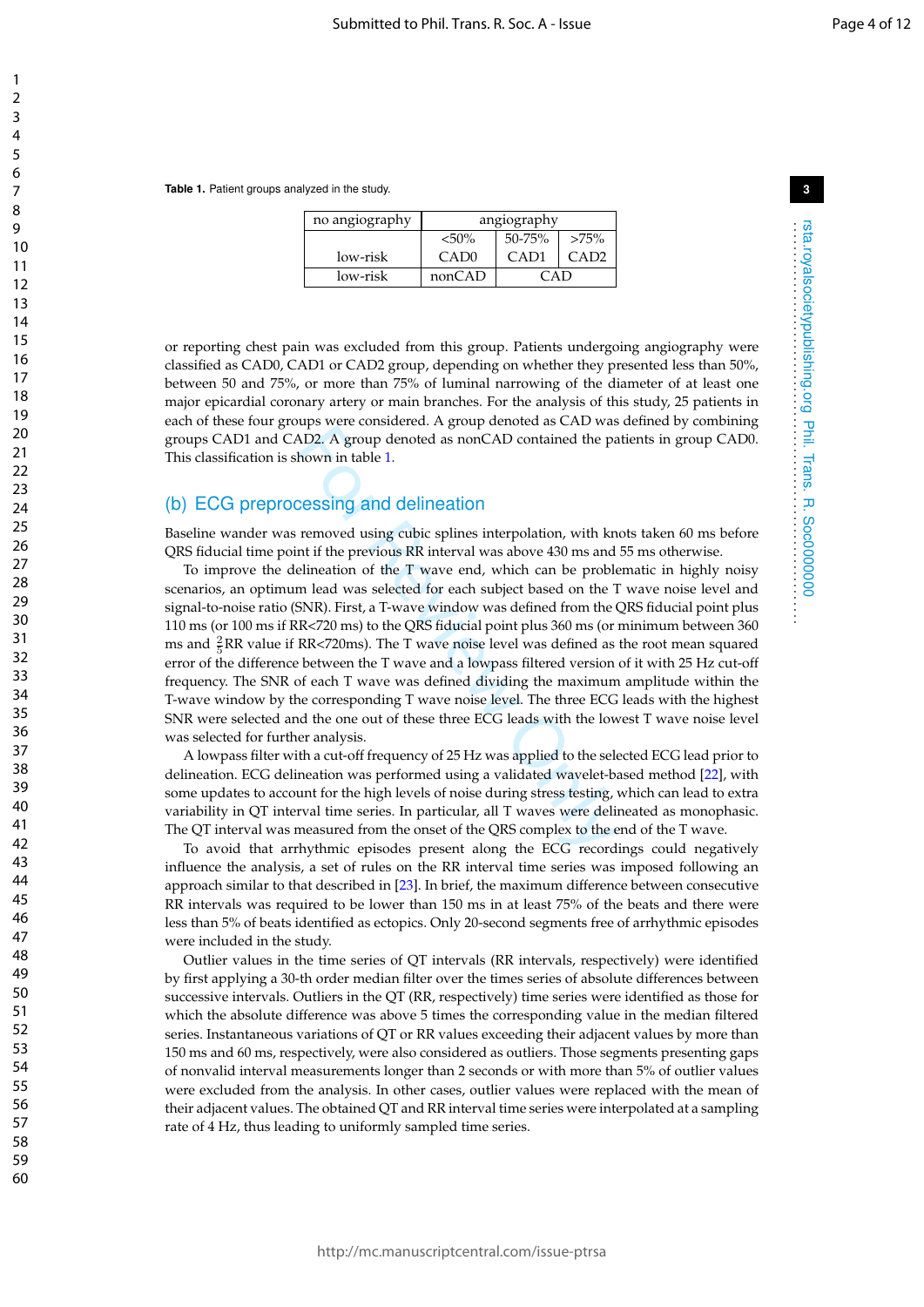$\mathbf{1}$  $\mathcal{P}$  $\overline{3}$  $\overline{4}$ 5 6  $\overline{7}$ 8

q

# **4**

rsta.royalsocietypublishing.org Phil. Trans. R. Soc0000000 . . . . . . . . . . . . . . . . . . . . . . . . . . . . . . . . . . . . . . . . . . . . . . . . . . . . . . . . . . . . . . . . . .

rsta.royalsocietypublishing.org Phil. Trans. R. Soc0000000

### (c) QT variability unrelated to RR variability

QT variability unrelated to RR variability was obtained using the methodology described in [20], based on time-frequency representations. First, QTV and RRV were obtained by highpass filtering QT and RR interval time series with a cut-off frequency of 0.03 Hz. Cohen's class distributions were used to obtain the time-frequency representations of QTV series,  $S_{\rm QTVuRRV}(t,f)$ , as well as the time-frequency coherence (TFC) between QTV and RRV,  $\gamma_{\textrm{QTVRRV}}(t,f)$ , with temporal and spectral resolutions of 11.7 s and 0.039 Hz, respectively. Based on TFC, the time-frequency spectrum of QTV was decomposed into two spectra, one representing QTV linearly related to RRV (QTVrRRV) and the other representing QTV unrelated to RRV (QTVuRRV) [20]:

$$
S_{\text{QTVuRRV}}(t,f) = (1 - |\gamma_{\text{QTV,RRV}}(t,f)|^2) S_{\text{QTV}}(t,f)
$$
\n(2.1)

Since TFC estimators are known to be biased, the bias was estimated and corrected as described in [20].

The instantaneous power of LF oscillations for QTV and QTVuRRV series were calculated by integrating their time-frequency distributions,  $S_{\text{QTV}}(t, f)$  and  $S_{\text{QTV} \text{uRRV}}(t, f)$ , respectively, in the  $0.03$ - $0.15\,\rm Hz$  band, and denoted as  $P_{\rm QTV} (t)$  and  $P_{\rm QTVuRRV} (t)$ . The normalized LF power of QTVuRRV was estimated as

$$
P_{\text{QTVuRRVn}}(t) = \frac{P_{\text{QTVuRRV}}(t)}{P_{\text{QTV}}(t)}.\tag{2.2}
$$

### (d) Statistical analysis

power of LF oscillations for QTV and QTVuRRV<br>me-frequency distributions,  $S_{\text{CTV}}(t, f)$  and  $S_{\text{CTVuRRV}}(t)$ <br>d denoted as  $P_{\text{CTV}}(t)$  and  $P_{\text{CTVuRRV}}(t)$ . The normalized<br> $P_{\text{CTV}}(t)$  and  $P_{\text{CTVuRRV}}(t)$ .<br> $P_{\text{CTVuRRV$ The temporal evolution of  $P_{\text{QTV}}(t)$ ,  $P_{\text{QTV}}(t)$  and  $P_{\text{QTV}}(t)$  was studied in different time intervals based on maximum HR percentages. During the exercise phase, three intervals were defined where HR lied within 0-25% of  $\Delta \text{HR}$  (E<sub>25</sub>), 25-50% of  $\Delta \text{HR}$  (E<sub>50</sub>) and 50-75% of  $\Delta \text{HR}$  $(E_{75})$ . During the recovery phase, three other intervals were defined where HR lied within 75-50% of  $\Delta$ HR ( $R_{75}$ ), 50-25% of  $\Delta$ HR ( $R_{50}$ ) and 25-0% of  $\Delta$ HR ( $R_{25}$ ). In the above expressions,  $\Delta$ HR was used to denote the maximum theoretical HR of each patient minus the mean HR obtained in a one-minute window prior to the exercise onset (starting 30 seconds after the beginning of the recording). The maximum theoretical HR was calculated as:

$$
HR_{\text{max}} = 211 - 0.64x_{\text{age}} \tag{2.3}
$$

where  $x_{\rm age}$  represents the age of the subject and  $HR_{\rm max}$  is expressed in beats per minute.

For each of these intervals, the 20-second segment with the highest HR was selected for analysis and the median value of  $P_{\rm QTV}(t)$ ,  $P_{\rm QTVuRRVn}(t)$ , and  $P_{\rm QTVuRRVn}(t)$  was computed and denoted as  $P^I_{\text{QTV}}$ ,  $P^I_{\text{QTVuRRV}}$  and  $P^I_{\text{QTVuRRV}n}$ , respectively, where I denotes the corresponding time interval  $E_{\text{25}}$ ,  $E_{50}$ ,  $E_{75}$ ,  $R_{75}$ ,  $R_{50}$  or  $R_{25}$ .

Unless otherwise specified, group comparisons were performed between nonCAD (CAD0) and CAD (CAD1 and CAD2) patients. For certain analyses, additional comparisons between lowrisk vs CAD patients were conducted.

The Kolmogorov-Smirnov statistical test was used to test for normality distribution of sampled data, rejecting the hypothesis of normal distribution for all the analyzed indices. Thus, the Mann-Whitney U test was used to compare the values of each analyzed marker between patient groups. The chi-squared test was used to compare clinical categorical variables between patient groups. A  $p$ -value < 0.05 was used to determine statistical significance.

ROC analysis was performed for those markers presenting significant differences between groups to determine their sensitivity and specificity for CAD identification. Multivariate binomial logistic regression was applied to investigate whether the markers were independent predictors of CAD.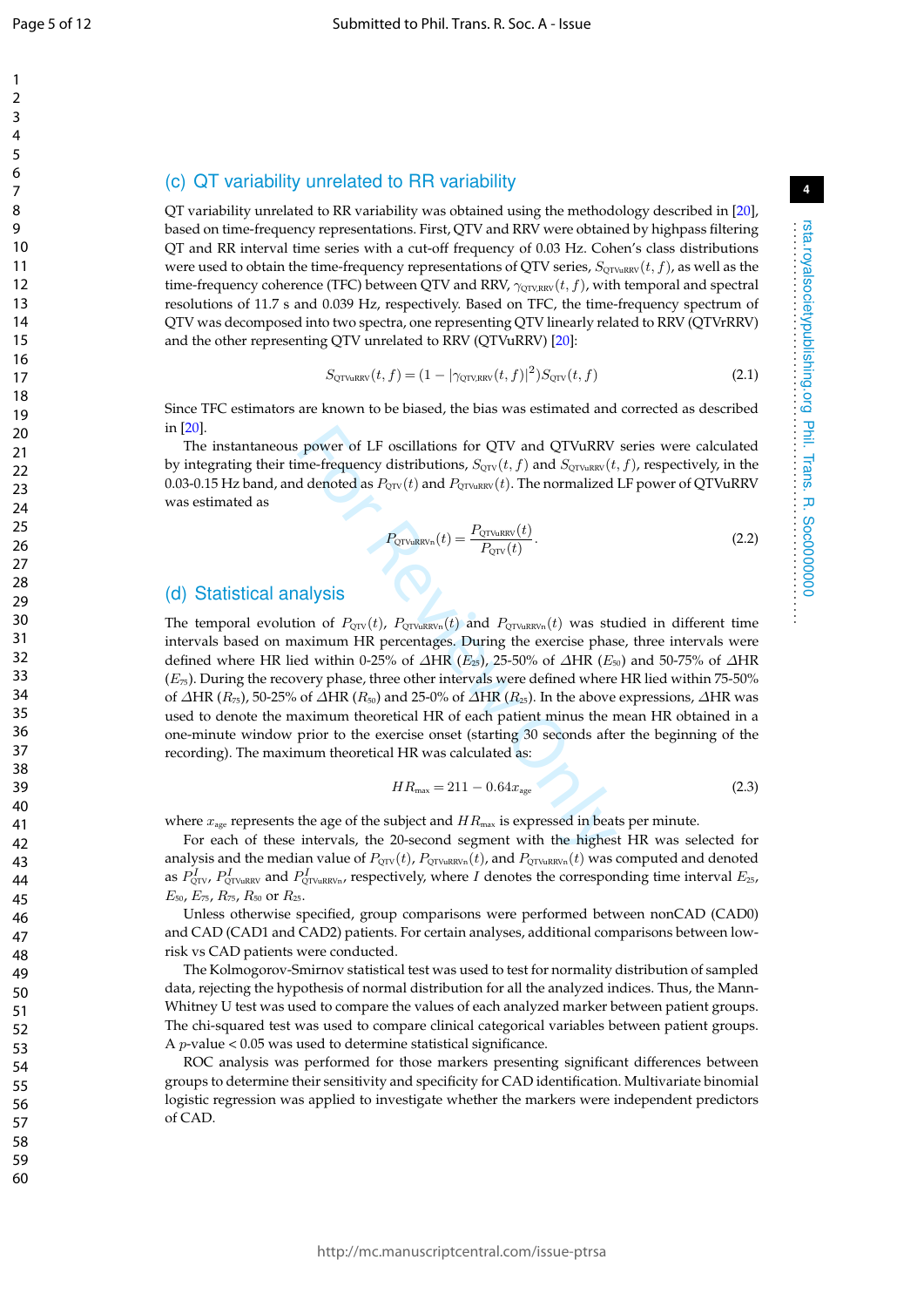rsta.royalsocietypublishing.org Phil. Trans. R. Soc0000000 . . . . . . . . . . . . . . . . . . . . . . . . . . . . . . . . . . . . . . . . . . . . . . . . . . . . . . . . . . . . . . . . . .

rsta.royalsocietypublishing.org Phil. Trans. R. Soc000000000



 $\mathbf{1}$ 



**Figure 1.** Example of RR and QT series,  $P_{\text{OTV}}(t)$ ,  $P_{\text{OTVURRV}}(t)$  and  $P_{\text{OTVURRVn}}(t)$  for (left) nonCAD patient and (right) CAD patient. Green and red vertical lines denote the onset and end, respectively, of the 20-second segments used for analysis.

### 3. Results

Table 2 summarizes the descriptive characteristics of the patient population. Patients in the CAD group were older than in the nonCAD group. Cardiovascular medications like ACE inhibitors, beta-blockers and long-acting nitrate were more frequently taken by CAD patients.

Figure 3 presents representative examples of RR and QT interval time series of a patient in the nonCAD group and a patient in the CAD group. The lower panels in the figure show the corresponding instantaneous LF powers for QTV, QTVuRRV and QTVuRRVn along the stress test. While  $P_{\text{QTVuRRV}}(t)$  showed larger values in the CAD patient than in the nonCAD patient during the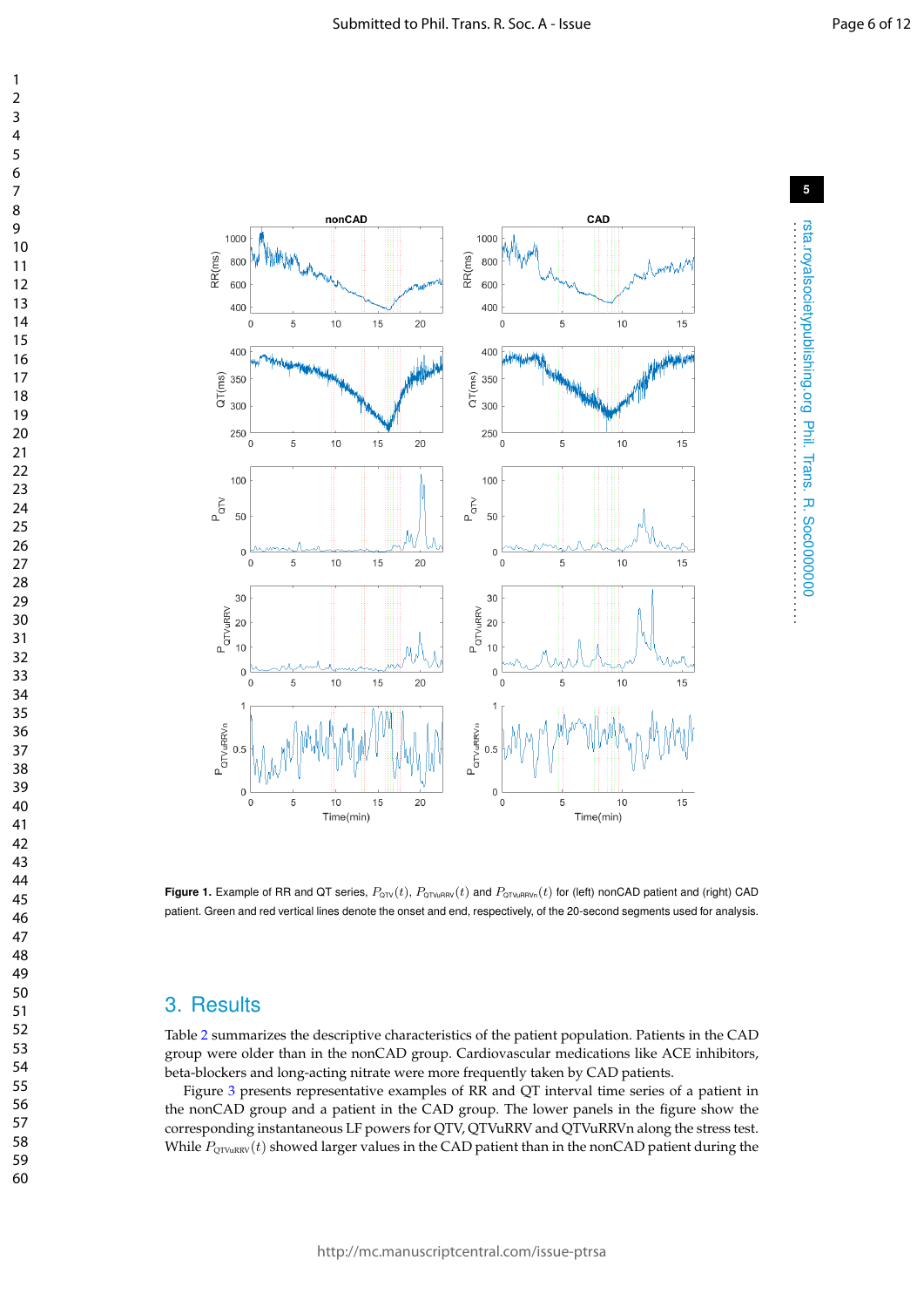rsta.royalsocietypublishing.org Phil. Trans. R. Soc0000000 . . . . . . . . . . . . . . . . . . . . . . . . . . . . . . . . . . . . . . . . . . . . . . . . . . . . . . . . . . . . . . . . . .

**Table 2.** Population characteristics for nonCAD and CAD groups.

|                           |                                                          | $nonCAD$ (n=25)  | $CAD$ (n=50)    |
|---------------------------|----------------------------------------------------------|------------------|-----------------|
| Characteristic            |                                                          |                  |                 |
|                           | Age (years) $^{\alpha}$                                  | $52.44 \pm 8.31$ | $59.26 + 9.96*$ |
|                           | Gender (male/female)                                     | 16/9             | 36/14           |
|                           | BMI (kg·m <sup>-2</sup> ) <sup><math>\alpha</math></sup> | $27.2 \pm 5.58$  | $26.32 + 4.07$  |
|                           | MI (patients)                                            | 5                | 16              |
|                           | Chest pain (patients)                                    | 24               | 43              |
|                           | Exercise length $(min)^{\alpha}$                         | $6.68 \pm 1.58$  | $6.32 \pm 2.17$ |
| Medication                |                                                          |                  |                 |
|                           | ACE inhibitors                                           | 3                | $18*$           |
|                           | Beta-blockers                                            | 14               | $43*$           |
|                           | Calcium channel blockers                                 | 2                | 12              |
|                           | Digitalis                                                | $\Omega$         | $\Omega$        |
|                           | Glyceryl trinitrate                                      | 6                | 17              |
|                           | Long-acting nitrate                                      | 2                | $20*$           |
|                           | Diuretics                                                | 2                | 7               |
| * <i>p</i> -value < 0.05. |                                                          |                  |                 |

whole exercise and recovery phases, relevant differences in terms of  $P_{\rm QTV}(t)$  and  $P_{\rm QTVuRRVn}(t)$  were only found in some intervals along the stress test.

Beta-blockers<br>
2 Digitalis 0<br>
Calcium channel blockers 2<br>
Digradis 0<br>
Clyceryl trinitrate 6<br>
Iong-acting nitrate 2<br>
Diuretics 2<br>
2<br>
Tiuretics 2<br>
2<br>
Tiuretics 2<br>
2<br>
Tiuretics 2<br>
2<br>
Covery phases, relevant differences in te Figure 3 presents the distribution of  $P^I_{\text{QTV}}$ ,  $P^I_{\text{QTVuRRV}}$  and  $P^I_{\text{QTVuRRVn}}$  for nonCAD and CAD groups during the six analyzed intervals of the stress test. Although  $P^I_{\text{QTV}}$  showed higher values in the CAD group than in the nonCAD group, except in  $E_{75}$ , differences were not statistically significant.  $P_{\text{QTVuRRV}}^{I}$  was significantly higher in the CAD group as compared to the nonCAD group when measured during the first intervals of the exercise phase and the last intervals of the recovery phase, specifically during exercise intervals  $E_{25}$  and  $E_{50}$  and recovery intervals  $R_{50}$  and  $R_{25}$ . The normalized index  $P^I_{\text{QTVuRRVn}}$  was significantly higher in the CAD group with respect to the nonCAD group only during the first recovery interval  $R_{75}$ .

ROC curves are presented in Fig. 3 for  $P^I_{\text{QTVuRRV}}$  calculated during  $E_{25}$ ,  $E_{50}$ ,  $R_{50}$  and  $R_{25}$ . The area under the curve (AUC) is displayed in Table 3, as well as the associated sensitivity (Se) and specificity (Sp) values. The highest AUC value was obtained for  $P^{R_{\rm 25}}_{\rm QTVuRRV}$  (73%), with a sensitivity of 64% and a specificity of 78% for the optimal cut-off point (defined as the one minimizing the Euclidean distance to the upper left corner of the ROC curve). A sensitivity of 90% was obtained for a specificity of 40%.

Results from the binomial logistic regression analysis are presented in Table 3. When entering  $P_{\text{QTVuRRVn}}^{E_{25}}$  and  $P_{\text{QTVuRRVn}}^{R_{75}}$  as covariates in the regression model, only  $P_{\text{QTVuRRV}}^{E_{25}}$  was found as an independent predictor of CAD (odds ratio = 1.16, p = 0.02). Similarly, when entering  $P_{\text{QTVuRRV}}^{R_{25}}$  and  $P_{\text{QTVuRRVn}}^{R_{75}}$  as covariates, only  $P_{\text{QTVuRRV}}^{R_{25}}$  independently predicted CAD (odds ratio = 1.11, p = 0.04). If entering a higher number of covariates representing  $P_{\text{CTVuRRV}}$  measured at other intervals during the stress test, no independent CAD predictors were found.

Additionally, the proposed indices were compared between the low-risk and CAD groups.  $P^I_{\text{QTVuRRV}}$  was significantly lower in the low-risk group when compared to the CAD group only in  $R_{25}$ . However,  $P^I_{\text{QTVuRRVn}}$  was significantly lower during  $R_{50}$  and  $R_{25}$ . In other intervals of the stress test*,*  $P^{I}_{\text{QTV}}$  and  $P^{I}_{\text{QTVuRRV}}$  showed high inter-individual variations in the low-risk group, larger than those observed in the nonCAD group, especially in  $E_{25}$ .

60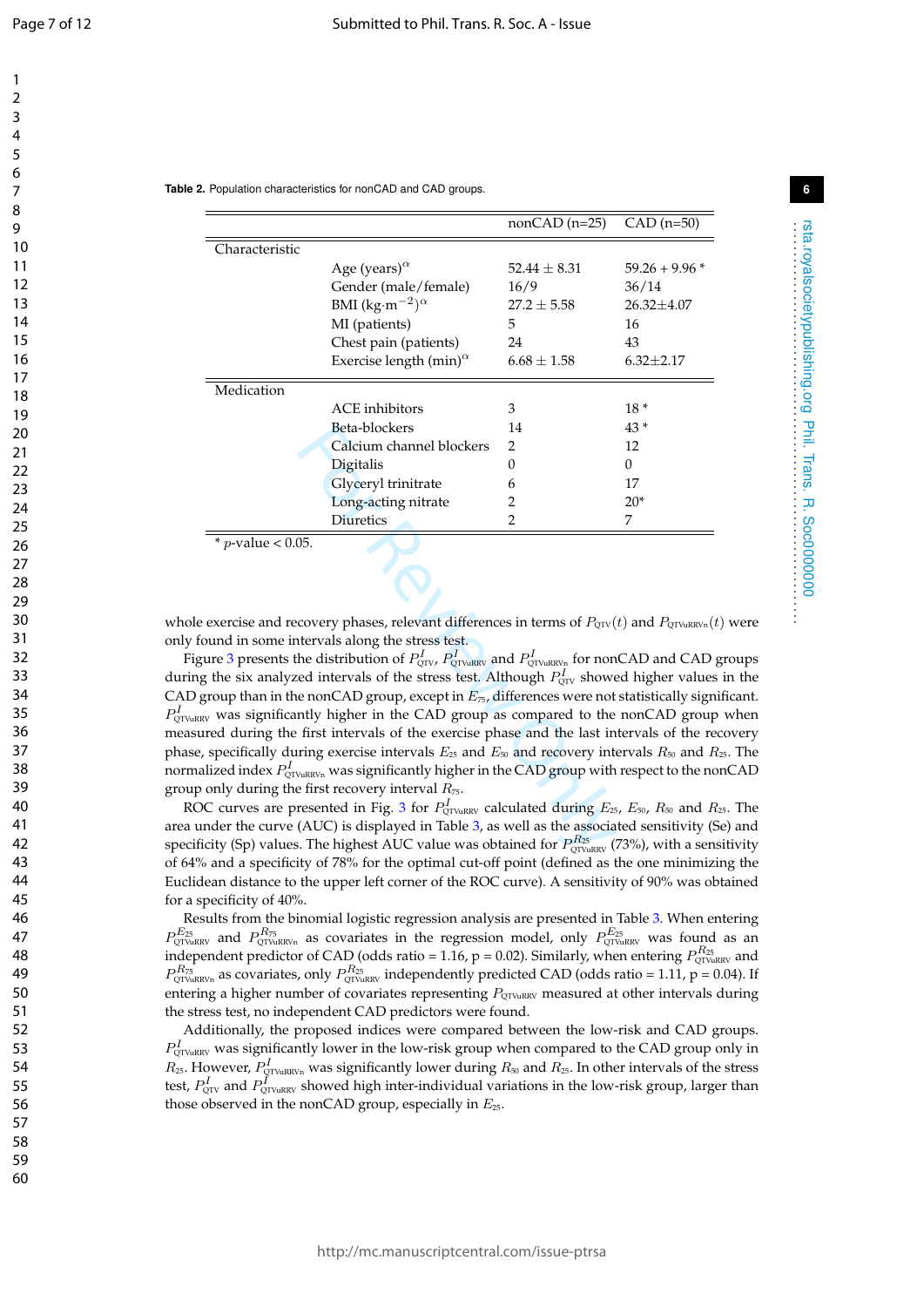

**Figure 2.** Distribution of  $P^I_{\text{QTV}}$ ,  $P^I_{\text{QTVuRRVn}}$ , and  $P^I_{\text{QTVuRRV}}$ .  $^*$  denotes significant differences (p<0.05)

### 4. Discussion

The main results of this study can be summarized as: 1) The fraction of repolarization variability not related to HRV can be used to non-invasively diagnose CAD from stress test ECGs; 2) The capacity of HRV-unrelated repolarization variability for separation of CAD and nonCAD patients holds both when measured during the exercise and the recovery phases of the test; 3) In ROC analysis, HRV-unrelated repolarization variability offers satisfactory accuracy and 90% sensitivity corresponds to 40% specificity; 4) In multivariate regression, HRV-unrelated repolarization variability, measured either during exercise or recovery, is able to predict CAD independently of other variables with capacity for CAD and nonCAD separation based on normalized QT variability.

In previous studies, different ECG markers, based on HRV and repolarization variability, have been associated with increased mortality in CAD and after myocardial infarction [7–9,13–15,19]. Some of these indices have been already investigated for CAD diagnosis based on stress test ECG. In particular, HRV indices have shown contradictory results, with [24 ,25] reporting accuracy values ranging from 75% to 96% in the classification of low-risk vs. CAD patients and [23 ] concluding that HRV indices are inadequate for CAD diagnosis.

Regarding ECG repolarization, instability markers measuring microvolt T wave alternans have been shown to take higher values in CAD patients than in healthy subjects and also in CAD patients with significant stenosis than in patients with no major stenosis [26 ,27]. These results were confirmed in subsequent studies, which additionally revealed greater accuracy of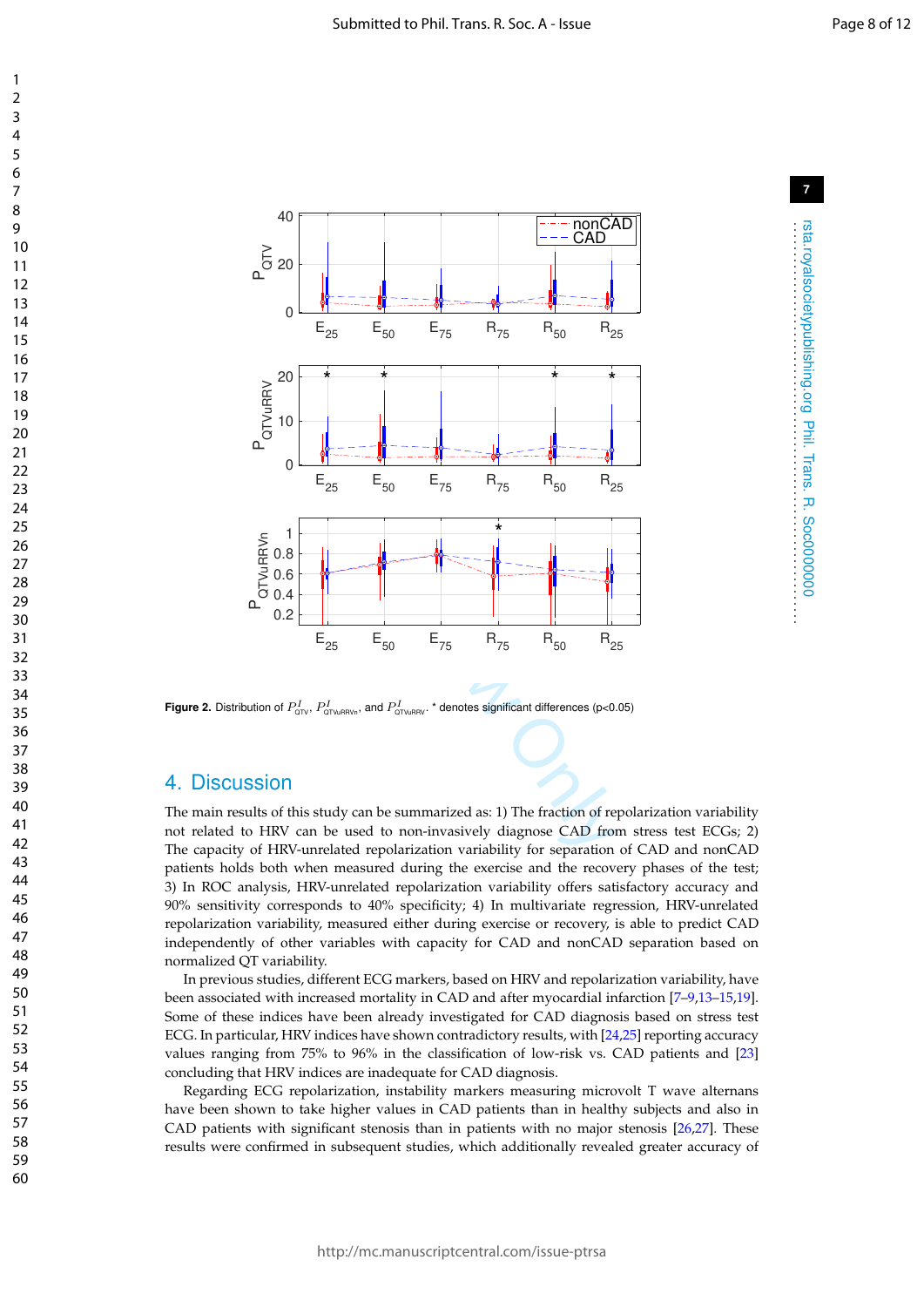rsta.royalsocietypublishing.org Phil. Trans. R. Soc0000000 . . . . . . . . . . . . . . . . . . . . . . . . . . . . . . . . . . . . . . . . . . . . . . . . . . . . . . . . . . . . . . . . . .

rsta.royalsocietypublishing.org Phil. Trans. R. Soc00000000<br>rsta.royalsocietypublishing.org





**Figure 3.** ROC analysis for  $P^I_{\text{QTWuRRV}}$  in  $E_{\text{25}}$  (blue),  $E_{\text{50}}$  (red),  $R_{\text{50}}$  (green) and  $R_{\text{25}}$  (magenta).

| <b>Table 3.</b> AUC, sensitivity and specificity for $P_{\text{OTVUBRV}}^I$ in $E_{25}$ , $E_{50}$ , $R_{50}$ and $R_{25}$ . |  |  |  |  |
|------------------------------------------------------------------------------------------------------------------------------|--|--|--|--|
|------------------------------------------------------------------------------------------------------------------------------|--|--|--|--|

|   |     |          |                                                                                                                                               |                        |     |       |     | R<br>R |
|---|-----|----------|-----------------------------------------------------------------------------------------------------------------------------------------------|------------------------|-----|-------|-----|--------|
| D | 0.1 | 0.2      | 0.3<br>0.4                                                                                                                                    | 0.5<br>1 - Specificity | 0.6 | 0.7   | 0.8 | 0.9    |
|   |     |          | $\sim P^I_{\texttt{QTVuRRV}}$ in $E_{\texttt{25}}$ (blue), $E_{\texttt{50}}$ (red), $R_{\texttt{50}}$ (green) and $R_{\texttt{25}}$ (magenta) |                        |     |       |     |        |
|   |     |          | nd specificity for $P^I_{\text{\tiny{QTWHRV}}}$ in $E_{\text{25}},$ $E_{\text{50}},$ $R_{\text{50}}$ and $R_{\text{25}}.$                     |                        |     |       |     |        |
|   |     |          | AUC $(\%)$ Se $(\%)$                                                                                                                          |                        |     | Sp(%) |     |        |
|   |     |          |                                                                                                                                               |                        | 54  | 76    |     |        |
|   |     | $E_{25}$ | 68                                                                                                                                            |                        | 80  | 44    |     |        |
|   |     |          |                                                                                                                                               |                        | 90  | 32    |     |        |
|   |     |          |                                                                                                                                               |                        | 68  | 64    |     |        |
|   |     | $E_{50}$ | 66                                                                                                                                            |                        | 80  | 40    |     |        |
|   |     |          |                                                                                                                                               |                        | 90  | 28    |     |        |
|   |     |          |                                                                                                                                               |                        | 58  | 72    |     |        |
|   |     | $R_{50}$ | 61                                                                                                                                            |                        | 80  | 16    |     |        |
|   |     |          |                                                                                                                                               |                        | 90  | 0     |     |        |
|   |     |          |                                                                                                                                               |                        | 64  | 78    |     |        |
|   |     | $R_{25}$ | 73                                                                                                                                            |                        | 80  | 56    |     |        |
|   |     |          |                                                                                                                                               |                        | 90  | 40    |     |        |
|   |     |          |                                                                                                                                               |                        |     |       |     |        |

T wave alternans as compared to conventional ST segment analysis for CAD detection [28]. Other repolarization markers, like the QT interval, HR-corrected QT interval (QTc) and spatial QT dispersion have been explored prior to, during and after stress testing in a large cohort of patients undergoing coronary angiography [29]. QTc interval and QT dispersion during recovery were significantly higher in the critical CAD group with respect to the non-critical CAD group. These results on increased dispersion are in accordance with our results, as they are all indicative of higher repolarization lability during recovery from exercise in CAD patients with respect to nonCAD patients, even if the markers measured in [29] are intended to measure spatial repolarization heterogeneities whereas our markers quantify temporal repolarization variability. In [29], ROC analysis based on QTc and QT dispersion revealed slightly better performance than in our study, with 90% sensitivity and 53% specificity. However, the critical CAD group in that study may include patients with more severe forms of myocardial ischemia than our CAD group.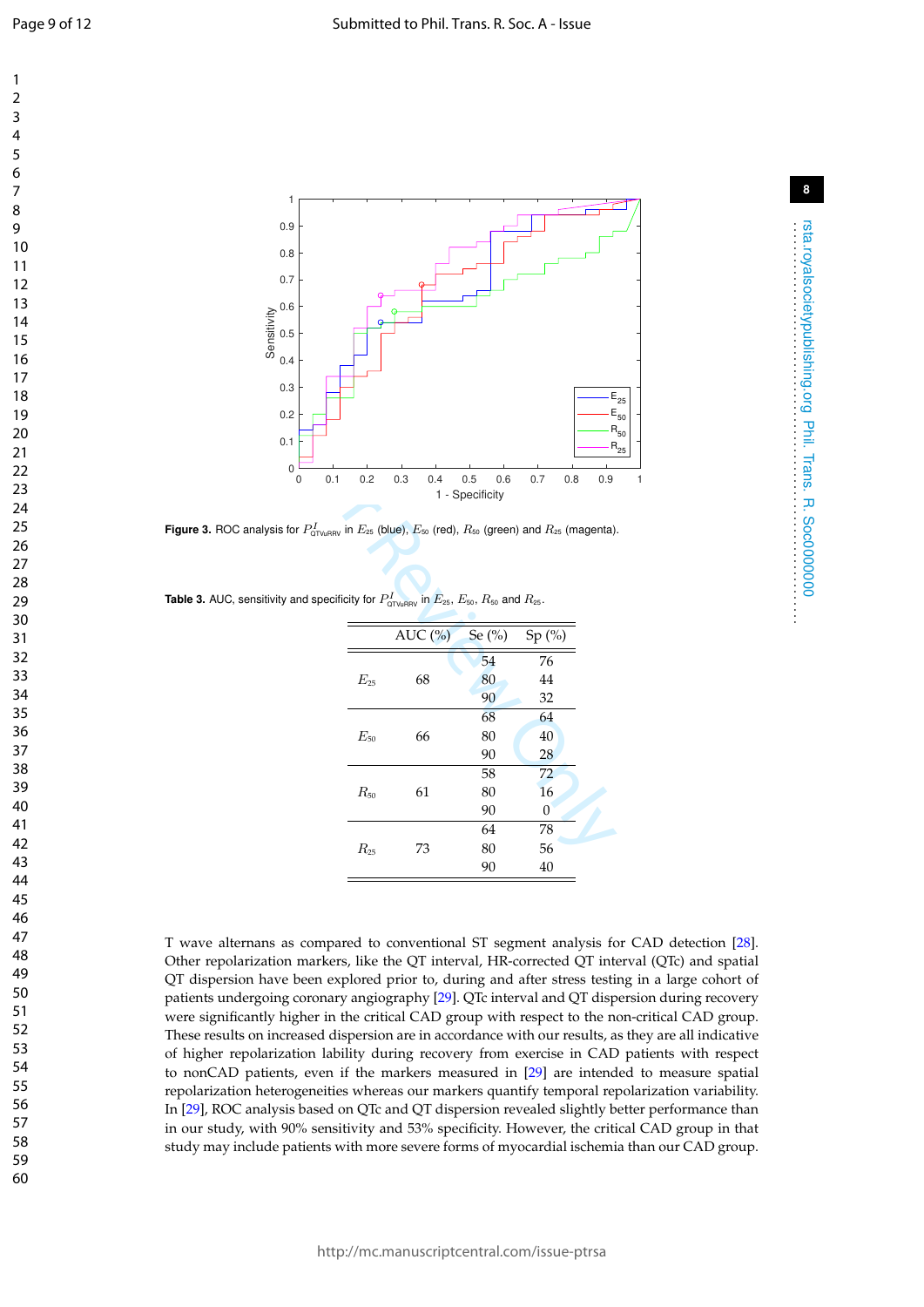rsta.royalsocietypublishing.org Phil. Trans. R. Soc0000000 . . . . . . . . . . . . . . . . . . . . . . . . . . . . . . . . . . . . . . . . . . . . . . . . . . . . . . . . . . . . . . . . . .

rsta.royalsocietypublishing.org Phil. Trans. R. Soc0000000

|  |  |  | Table 4. Binomial logistic regression analysis to identify independent CAD predictors. |  |
|--|--|--|----------------------------------------------------------------------------------------|--|
|  |  |  |                                                                                        |  |

|         | Covariate                               |      | Odds ratio 95% CI for Odds ratio | p-value |
|---------|-----------------------------------------|------|----------------------------------|---------|
| Model 1 |                                         |      |                                  |         |
|         | <b>OTVuRRV</b>                          | 1.16 | $1.02 - 1.32$                    | 0.02    |
|         | $R_{75}$<br><b>OTVuRRVn</b>             | 0.70 | $0.20 - 2.36$                    | 0.56    |
| Model 2 |                                         |      |                                  |         |
|         | $\mathrm{D}^{R_{25}}$<br><b>OTVuRRV</b> | 1.11 | $1.01 - 1.23$                    | 0.04    |
|         | $nR_{75}$<br><b>TV</b> uRRVn            | 1.01 | $0.33 - 3.13$                    | 0.98    |

resent larger values in CAD patients than in nonCA<br>ertheless, in the comparison with healthy controls,<br>D patients only held when compensating for HRV t<br>(QTVI). To the best of our knowledge, there is no st<br>of traked to HRV, In previous studies, beat-to-beat QTV, as an indicator of temporal repolarization instability, has been shown to present larger values in CAD patients than in nonCAD patients and healthy controls [30 ,31]. Nevertheless, in the comparison with healthy controls, the significance of the QTV increase in CAD patients only held when compensating for HRV by quantification of the so-called QTV index (QTVI). To the best of our knowledge, there is no study investigating QTV, or the fraction of it not related to HRV, for CAD diagnosis using stress test ECG recordings. On the basis of the value of LF oscillations of repolarization as a prognostic marker in CAD patients and patients after myocardial infarction, we aimed at determining the value of the LF power of QTV and of its fraction not linearly related to HRV for CAD diagnosis from stress test ECG. In particular, we focused our study on the comparison between CAD and nonCAD groups to improve the specificity of stress testing. Although we lacked a gold standard reference in patients of the low-risk group who did not undergo a coronary angiography, in some of our analysis we included the separation between low-risk group and CAD groups for comparison purposes.

We observed that LF oscillations of QTV were generally higher in the CAD group as compared to the non-CAD group, but no significant differences were found for any of the studied intervals. However, when linear influences from RRV were removed from QTV, significantly higher LF power of QTVuRRV was observed in the CAD group with respect to the nonCAD group, both during the exercise and recovery phases. These results are in line with previous findings regarding the need to compensate QTV for the effects of HRV to get more meaningful information for patient separation. When low-risk patients were included in the analysis, no significant differences between low-risk and CAD groups were found during the exercise phase, but only during the recovery phase. It should be noted that while exercise length was similar in the nonCAD and CAD groups, it was significantly higher in some patients of the low-risk group. This might explain the higher inter-individual variations in the low-risk group and the absence of significant differences between low-risk and CAD groups during exercise.

Binomial logistic regression analysis revealed that the magnitude of LF oscillations in QTV unrelated to RRV, measured in the first exercise interval  $(P_{\text{QTV}uRRV}^{E_{25}})$  and the last recovery interval  $(P^{R_{25}}_{\text{QTVuRRV}})$  had capactity for CAD prediction. Our analysis showed that when each of them was separately entered into a model together with a marker measuring normalized QTV unrelated to HRV, which was also able to separate CAD and nonCAD groups, each of them were independent predictors of CAD. Interestingly, the marker  $P_{\text{QTV}uRRV}^{E_{25}}$  can be obtained from the first minutes of exercise, which can represent an advantage over other previously proposed markers which require evaluation either at peak exercise or during the recovery phase [29].

### (a) Study limitations & further study

25 patients were included in each of the patient groups (low-risk, CAD0, CAD1 and CAD2) analyzed in this study. Thus, the comparison of nonCAD and CAD groups involved 25 and 50 patients, respectively. Future studies investigating a larger number of patients could improve the statistical power of our proposed methods for CAD detection.

 $\mathbf{1}$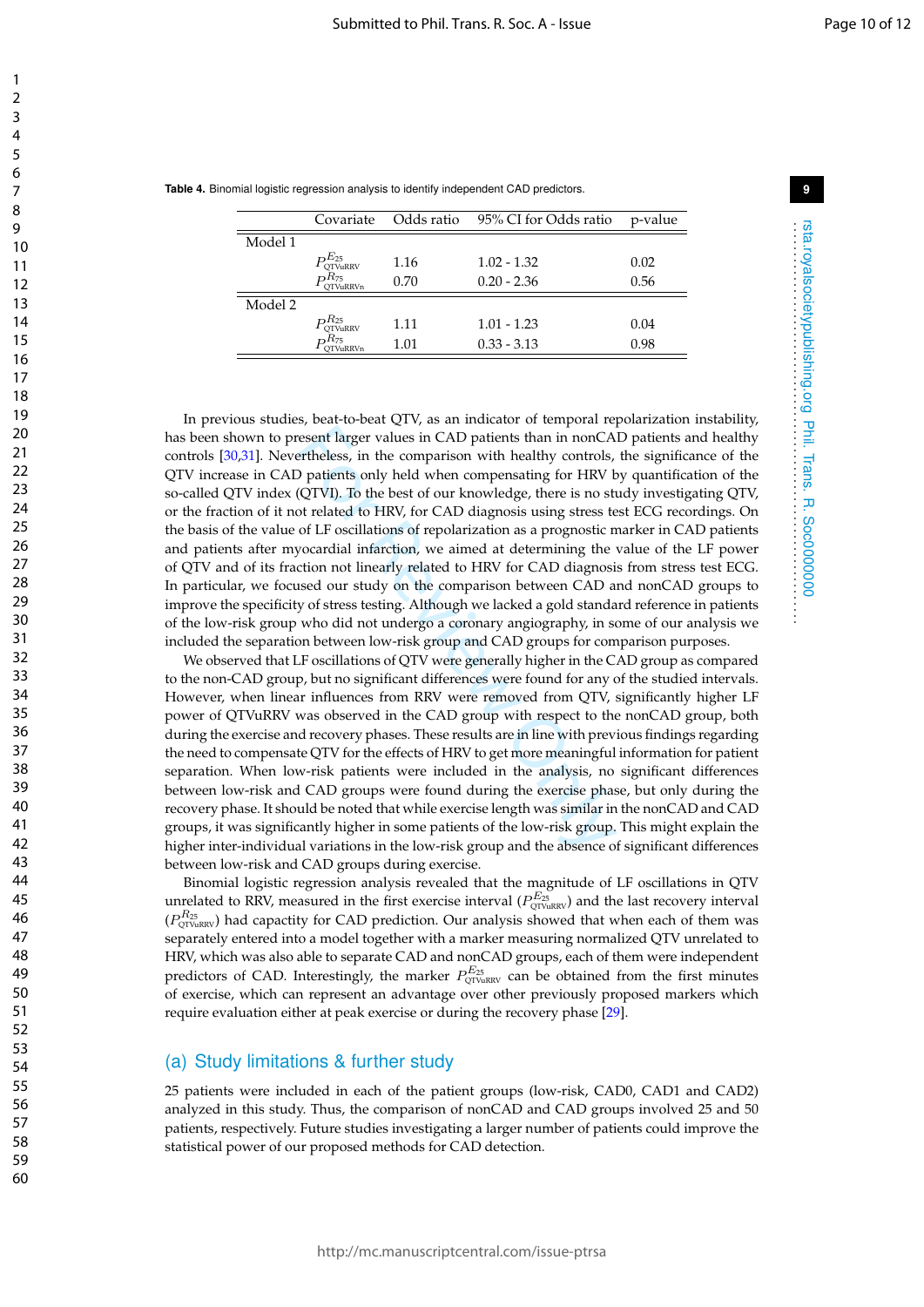$\mathbf{1}$  $\overline{2}$  $\overline{3}$  $\overline{4}$ 5 6  $\overline{7}$ 8

q

rsta.royalsocietypublishing.org Phil. Trans. R. Soc0000000 . . . . . . . . . . . . . . . . . . . . . . . . . . . . . . . . . . . . . . . . . . . . . . . . . . . . . . . . . . . . . . . . . .

Phil. Trans.

**R. Soc00000000** 

rsta.royalsocietypublishing.org

The QT interval was delineated by identifying an optimum lead in terms of noise level and SNR. Further studies could explore multi-lead delineation strategies to attenuate the impact of noise on ECG delineation, particularly in highly noisy recordings as those acquired during stress test.

The use of certain medications differed between patients in the nonCAD and CAD groups. As future research, the potential effects of such medications on QTV and HRV could be investigated. These effects could be taken into account in the interpretation of CAD and nonCAD separation based on repolarization variability analysis.

## 5. Conclusions

LF oscillations derived from both the exercise and<br>in CAD with respect to non-CAD patients, allowing<br>and 40% specificity. These indices are also independee<br>in. This study highlights the importance of removin<br>during stress The potential value of LF oscillations of QTV unrelated to RRV during stress testing for CAD identification have been investigated in this study. Results show that only when QTV unrelated to RRV is studied, LF oscillations derived from both the exercise and recovery phases are significantly different in CAD with respect to non-CAD patients, allowing for CAD identification with 90% sensitivity and 40% specificity. These indices are also independent predictors of CAD in multivariate regression. This study highlights the importance of removing the influence of RRV when measuring QTV during stress testing for CAD identification and supports the added value of LF oscillations of QTV unrelated to RRV to diagnose CAD from the first minutes of exercise.

Acknowledgements. This work was supported by Ministerio de Ciencia e Innovación (Spain) through projects RTI2018-097723-B-I00 and PID2019-105674RB-I00, by the European Research Council under grant agreement ERC-StG 638284 and by European Social Fund (EU) and Aragón Government through BSICoS group  $(T39_20R)$ . Computations were performed by the ICTS NANBIOSIS (HPC Unit at University of Zaragoza).

### **References**

- 1. Nowbar AN, Gitto M, Howard JP, Francis DP, Al-Lamee R. Mortality From Ischemic Heart Disease. Circ: Cardiovascular Quality and Outcomes [Internet]. 2019 Jun;12(6). Available from: http://dx.doi.org/10.1161/CIRCOUTCOMES.118.005375
- 2. Banerjee A, Newman DR, Van den Bruel A, Heneghan C. Diagnostic accuracy of exercise stress testing for coronary artery disease: a systematic review and meta-analysis of prospective studies. International Journal of Clinical Practice [Internet]. 2012 Apr 18;66(5):477–92. Available from: http://dx.doi.org/10.1111/j.1742-1241.2012.02900.x
- 3. Froelicher VF. The Electrocardiographic Exercise Test in a Population with Reduced Workup Bias: Diagnostic Performance, Computerized Interpretation, and Multivariable Prediction. Ann Intern Med [Internet]. 1998 Jun 15;128(12\_Part\_1):965. Available from: http://dx.doi.org/10.7326/0003-4819-128-12\_Part\_1-199806150-00001
- 4. Gibbons RJ, Balady GJ, Timothy Bricker J, Chaitman BR, Fletcher GF, et al. ACC/AHA 2002 Guideline Update for Exercise Testing: Summary Article. Circulation [Internet]. 2002 Oct;106(14):1883–92. Available from: http://dx.doi.org/10.1161/01.CIR.0000034670.06526.15
- 5. Gianrossi R, Detrano R, Mulvihill D, Lehmann K, Dubach P, Colombo A, et al. Exerciseinduced ST depression in the diagnosis of coronary artery disease. A meta-analysis. Circulation [Internet]. 1989 Jul;80(1):87–98. Available from: http://dx.doi.org/10.1161/01.cir.80.1.87
- 6. Huikuri HV, Jokinen V, Syvanne M, Nieminen MS, Airaksinen KEJ, Ikaheimo MJ, et al. Heart Rate Variability and Progression of Coronary Atherosclerosis. Arterioscler Thromb Vasc Biol [Internet]. 1999 Aug;19(8):1979–85. Available from: http://dx.doi.org/10.1161/01.atv.19.8.1979
- 7. Tsuji H, Larson MG, Venditti FJ, Manders ES, Evans JC, Feldman CL, et al. Impact of Reduced Heart Rate Variability on Risk for Cardiac Events. Circulation [Internet]. 1996 Dec;94(11):2850–5. Available from: http://dx.doi.org/10.1161/01.CIR.94.11.2850
- 8. Kleiger RE, Miller JP, Bigger JT Jr, Moss AJ. Decreased heart rate variability and its association with increased mortality after acute myocardial infarction. The American Journal of Cardiology [Internet]. 1987 Feb;59(4):256–62. Available from: http://dx.doi.org/10.1016/0002- 9149(87)90795-8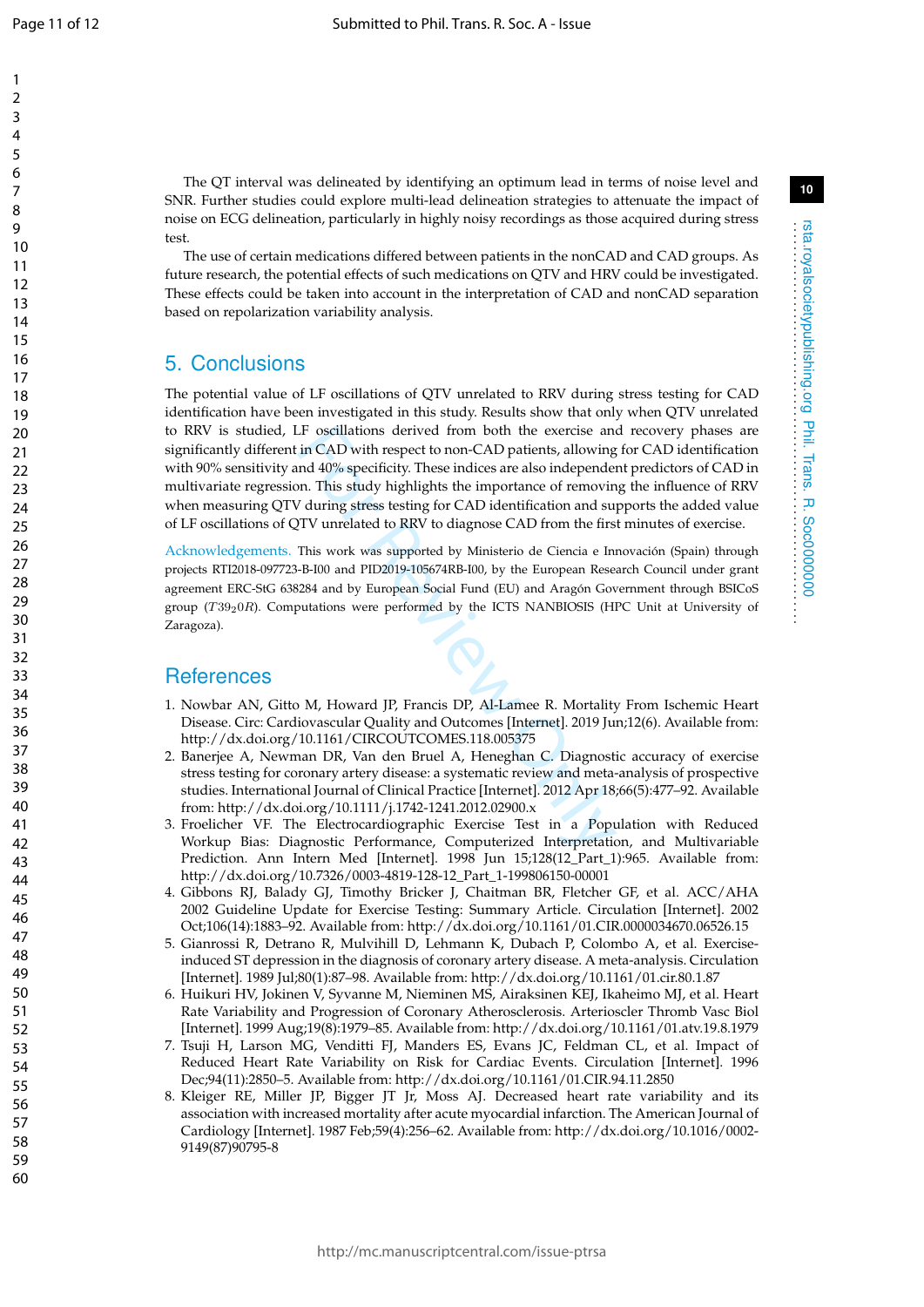- 9. Huikuri HV, Mäkikallio TH. Heart rate variability in ischemic heart disease. Autonomic Neuroscience [Internet]. 2001 Jul;90(1–2):95–101. Available from: http://dx.doi.org/10.1016/S1566-0702(01)00273-9
- 10. Wennerblom B. Patients with uncomplicated coronary artery disease have reduced heart rate variability mainly affecting vagal tone. Heart [Internet]. 2000 Mar 1;83(3):290–4. Available from: http://dx.doi.org/10.1136/heart.83.3.290
- 11. Bigger JT Jr, Fleiss JL, Steinman RC, Rolnitzky LM, Kleiger RE, Rottman JN. Frequency domain measures of heart period variability and mortality after myocardial infarction. Circulation [Internet]. 1992 Jan;85(1):164–71. Available from: http://dx.doi.org/10.1161/01.CIR.85.1.164
- 12. Murabayashi T, Fetics B, Kass D, Nevo E, Gramatikov B, Berger RD. Beat-to-beat QT interval variability associated with acute myocardial ischemia. Journal of Electrocardiology [Internet]. 2002 Jan;35(1):19–25. Available from: http://dx.doi.org/10.1054/jelc.2002.30250
- 13. Bauer A, Klemm M, Rizas KD, Hamm W, von Stülpnagel L, Dommasch M, et al. Prediction of mortality benefit based on periodic repolarisation dynamics in patients undergoing prophylactic implantation of a defibrillator: a prospective, controlled, multicentre cohort study. The Lancet [Internet]. 2019 Oct;394(10206):1344–51. Available from: http://dx.doi.org/10.1016/S0140-6736(19)31996-8
- 14. Rizas KD, Doller AJ, Hamm W, Vdovin N, von Stuelpnagel L, Zuern CS, et al. Periodic repolarization dynamics as a risk predictor after myocardial infarction: Prospective validation study. Heart Rhythm [Internet]. 2019 Aug;16(8):1223–31. Available from: http://dx.doi.org/10.1016/j.hrthm.2019.02.024
- 15. Rizas KD, McNitt S, Hamm W, Massberg S, Kääb S, Zareba W, et al. Prediction of sudden and non-sudden cardiac death in post-infarction patients with reduced left ventricular ejection fraction by periodic repolarization dynamics: MADIT-II substudy. European Heart Journal [Internet]. 2017 Apr 18;38(27):2110–8. Available from: http://dx.doi.org/10.1093/eurheartj/ehx161
- 16. Duijvenboden SV, Porter B, Pueyo E, Sampedro-Puente DA, Fernandez-Bes J, Sidhu B, et al. Complex Interaction Between Low-Frequency APD Oscillations and Beat-to-Beat APD Variability in Humans Is Governed by the Sympathetic Nervous System. Front Physiol [Internet]. 2020 Jan 22;10. Available from: http://dx.doi.org/10.3389/fphys.2019.01582
- t study. The Lancet [Internet]. 2019 Oct;394(102<br>
i.org/10.1016/S0140-6736(19)31996-8<br>
r AJ, Hamm W, Vdovin N, von Stuelpnagel<br>
ttion dynamics as a risk predictor after myocardial<br>
Heart Rhythm [Internet]. 2019 Aug;16(8): 17. : Sprenkeler DJ, Beekman JDM, Bossu A, Dunnink A, Vos MA. Pro-Arrhythmic Ventricular Remodeling Is Associated With Increased Respiratory and Low-Frequency Oscillations of Monophasic Action Potential Duration in the Chronic Atrioventricular Block Dog Model. Front Physiol [Internet]. 2019 Aug 23;10. Available from: http://dx.doi.org/10.3389/fphys.2019.01095
- 18. Sampedro-Puente DA, Fernandez-Bes J, Porter B, van Duijvenboden S, Taggart P, Pueyo E. Mechanisms Underlying Interactions Between Low-Frequency Oscillations and Beat-to-Beat Variability of Celullar Ventricular Repolarization in Response to Sympathetic Stimulation: Implications for Arrhythmogenesis. Front Physiol [Internet]. 2019 Aug 2;10. Available from: http://dx.doi.org/10.3389/fphys.2019.00916
- 19. Baumert M, Porta A, Vos MA, Malik M, Couderc J-P, Laguna P, et al. QT interval variability in body surface ECG: measurement, physiological basis, and clinical value: position statement and consensus guidance endorsed by the European Heart Rhythm Association jointly with the ESC Working Group on Cardiac Cellular Electrophysiology. Europace [Internet]. 2016 Jan 27;18(6):925–44. Available from: http://dx.doi.org/10.1093/europace/euv405
- 20. Orini M, Pueyo E, Laguna P, Bailon R. A Time-Varying Nonparametric Methodology for Assessing Changes in QT Variability Unrelated to Heart Rate Variability. IEEE Trans Biomed Eng [Internet]. 2018 Jul;65(7):1443–51. Available from: http://dx.doi.org/10.1109/TBME.2017.2758925
- 21. Porta A, Tobaldini E, Gnecchi-Ruscone T, Montano N. RT variability unrelated to heart period and respiration progressively increases during graded head-up tilt. American Journal of Physiology-Heart and Circulatory Physiology [Internet]. 2010 May;298(5):H1406–14. Available from: http://dx.doi.org/10.1152/ajpheart.01206.2009
- 22. Martinez JP, Almeida R, Olmos S, Rocha AP, Laguna P. A Wavelet-Based ECG Delineator: Evaluation on Standard Databases. IEEE Trans Biomed Eng [Internet]. 2004 Apr;51(4):570–81. Available from: http://dx.doi.org/10.1109/TBME.2003.821031
- 23. Virtanen M, Kähönen M, Nieminen T, Karjalainen P, Tarvainen M, Lehtimäki T, et al. Heart rate variability derived from exercise ECG in the detection of coronary artery disease. Physiol

rsta.royalsocietypublishing.org Phil. Trans. R. Soc0000000 . . . . . . . . . . . . . . . . . . . . . . . . . . . . . . . . . . . . . . . . . . . . . . . . . . . . . . . . . . . . . . . . . .

Phil. Trans.

 $\overline{p}$ 

Soc0000000

rsta.royalsocietypublishing.org